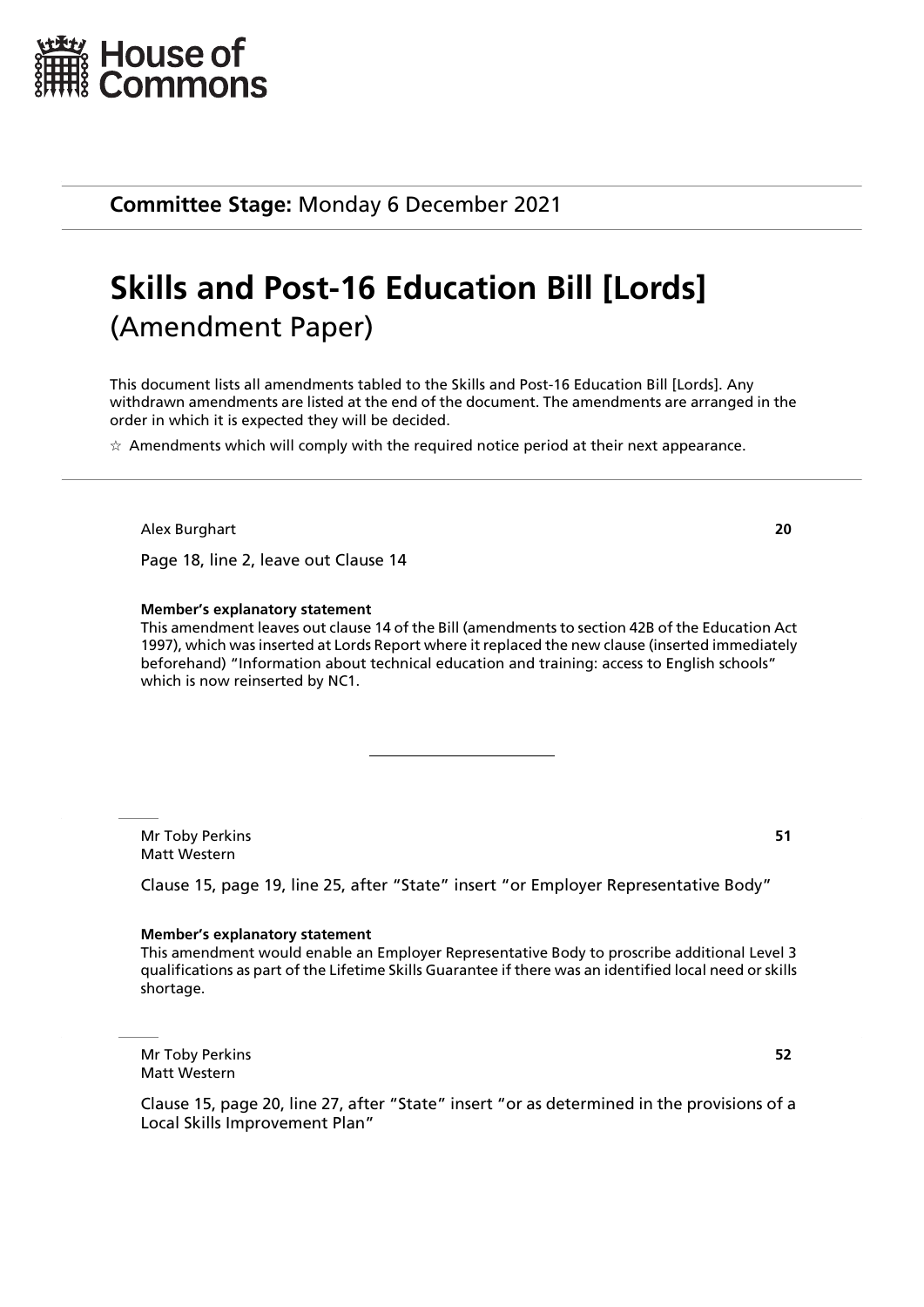#### **Member's explanatory statement**

This amendment would enable for additional Level 3 qualifications to be proscribed in a local area where it was determined in the Local Skills Improvement Plan that there was a local need or skills shortage.

Alex Burghart **21**

Page 21, line 28, leave out Clause 17

#### **Member's explanatory statement**

This amendment leaves out clause 17 of the Bill (universal credit conditionality), which was inserted at Lords Report.

Mr Toby Perkins **50** Matt Western

Clause 18, page 22, line 6, at end insert—

"(1A) The Secretary of State must also prepare and publish a review of student maintenance entitlements."

**Member's explanatory statement**

This amendment would require the Secretary of State to review the maintenance support available to further education students and courses.

Alex Burghart **22**

Page 22, line 1, leave out Clause 18

#### **Member's explanatory statement**

This amendment leaves out clause 18 of the Bill (lifelong learning: review), which was inserted at Lords Report.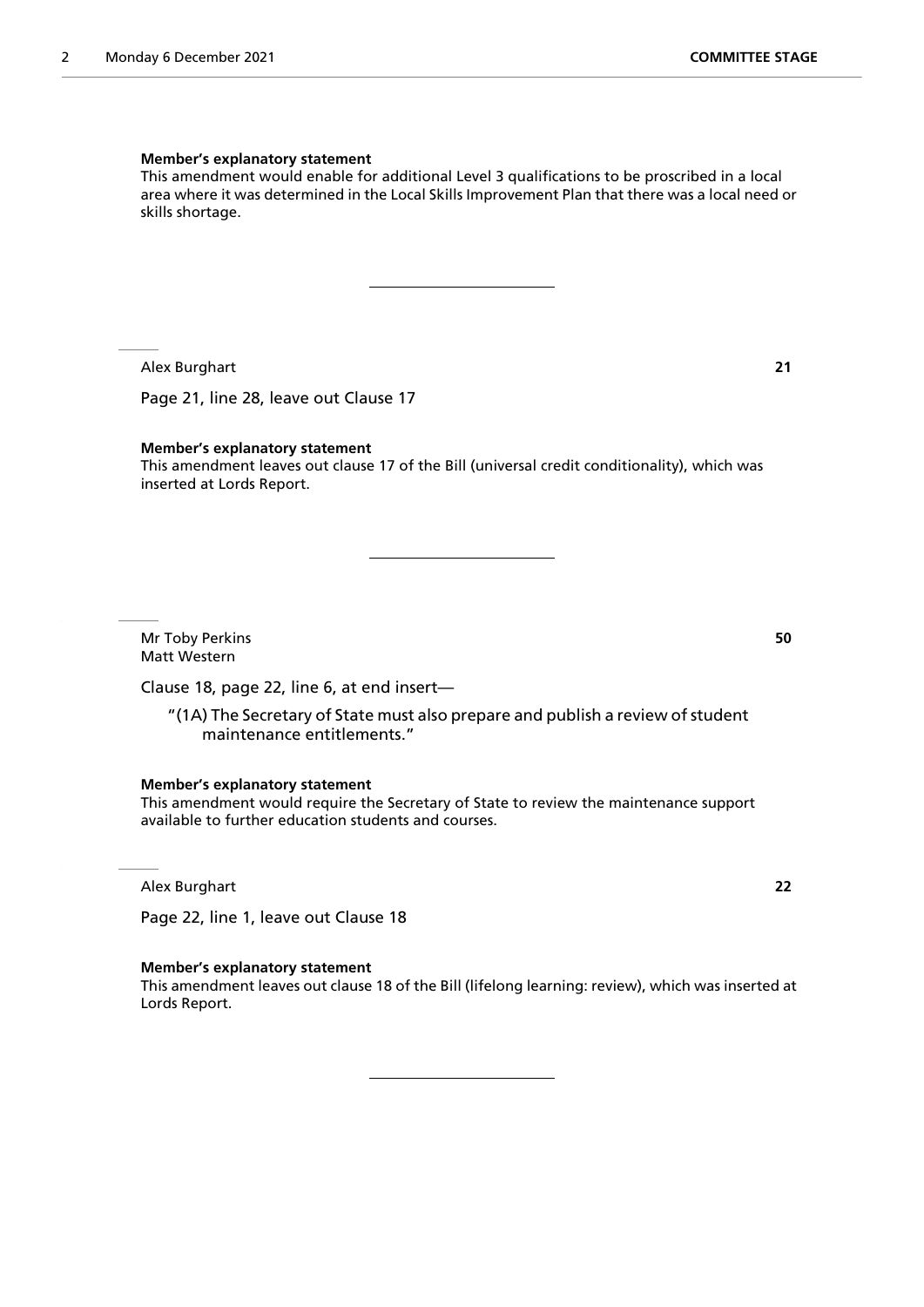Alex Burghart **23**

Clause 19, page 22, line 34, leave out subsection (3)

#### **Member's explanatory statement**

This amendment leaves out clause 19(3) of the Bill (regulations about courses of initial teacher training for further education to include provision about special educational needs awareness training), which was inserted at Lords Report.

Mr Toby Perkins **60** Matt Western

Clause 20, page 24, line 13, at end insert—

"(5A)When measuring student outcomes under subsection (5), the OfS must take account of mitigating circumstances, such as the impact of the Covid-19 pandemic."

Mr Toby Perkins **56** Matt Western

Clause 20, page 24, line 16, at end insert—

"(6A) The OfS must consult the higher education sector before determining a minimum level in relation to a measure of student outcomes."

# **Member's explanatory statement**

This amendment requires the OfS to consult the higher education sector before determining minimum levels.

Mr Toby Perkins **57** Matt Western

Clause 20, page 24, line 17, leave out "not"

#### **Member's explanatory statement**

This amendment requires the OfS to determine and publish different levels to reflect differences in student characteristics, different institutions or types of institution, different subjects or courses, or any other such factor.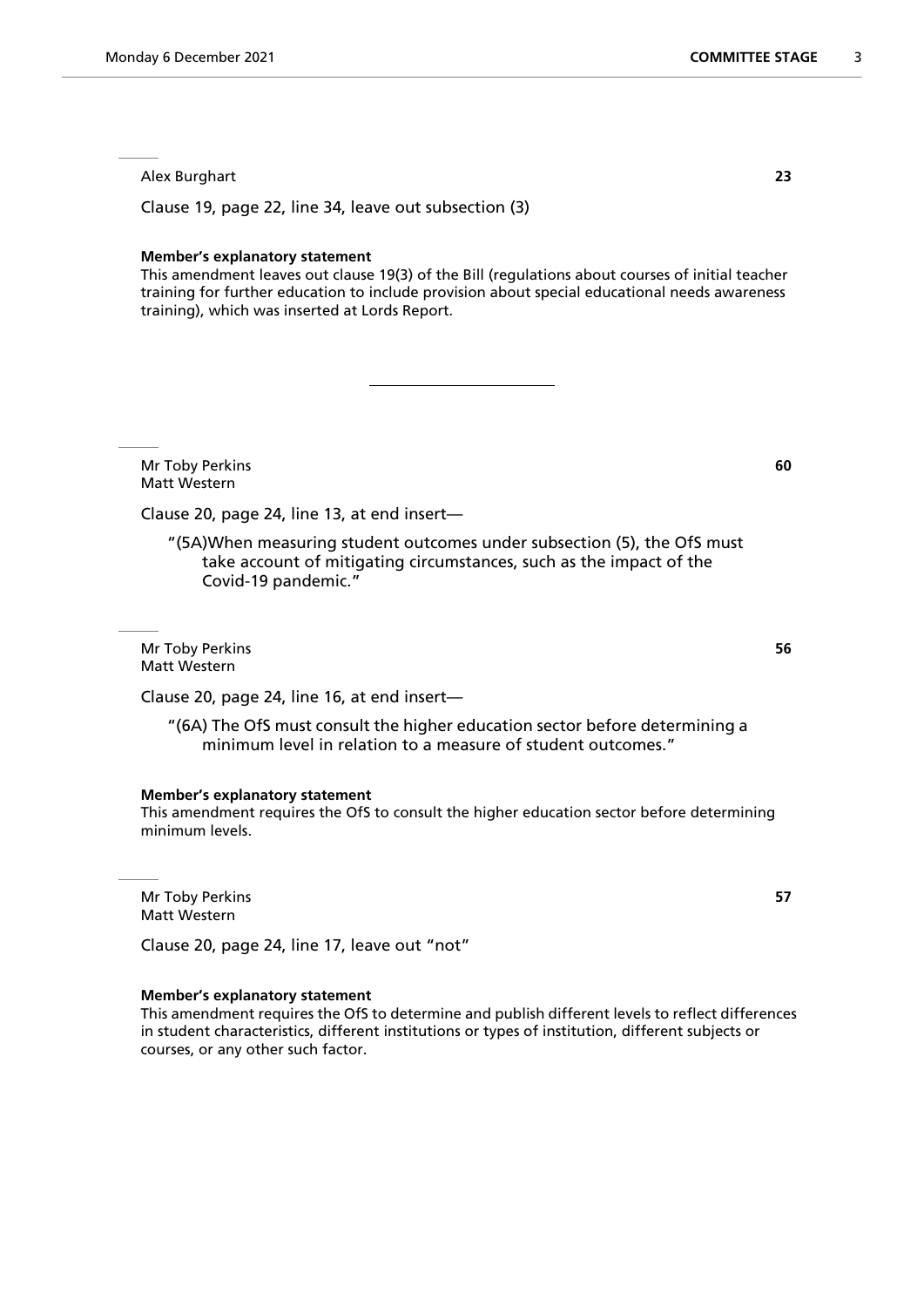Mr Toby Perkins **58** Matt Western

Clause 20, page 24, line 23, leave out "or subject being studied"

#### **Member's explanatory statement**

This amendment is intended to probe the OfS's powers of intervention at subject level.

Mr Toby Perkins **55** Matt Western

Clause 20, page 24, line 24, at end insert—

"(7A) When making decisions of a strategic nature in relation to a measure of student outcomes, the OfS must have due regard to the potential impact on the participation in higher education of students from disadvantaged and underrepresented groups."

#### **Member's explanatory statement**

This amendment seeks to ensure that the OfS's measure of student outcomes does not jeopardise widening participation for students from disadvantaged and underrepresented groups.

Mr Toby Perkins **59** Matt Western

Clause 20, page 24, line 28, at end insert—

"(8A)The OfS must work together with the devolved authorities to minimise the potential for different assessments of the quality of higher education with a view to protecting the United Kingdom's higher education sectors' international reputation."

#### **Member's explanatory statement**

This amendment probes the impact that moving the English higher education sector out of line with the UK Quality Code will have upon the coherence and consistency of UK quality assessment and the UK's HE sectors' international standing.

Christian Wakeford **29** Mr Toby Perkins Matt Western

Clause 21, page 25, line 10, at end insert—

"(aa) for mayoral combined authorities or other authorities as defined by the Secretary of State, to keep a list of relevant education or training providers who meet the conditions specified by the authority in respect of that education or training;"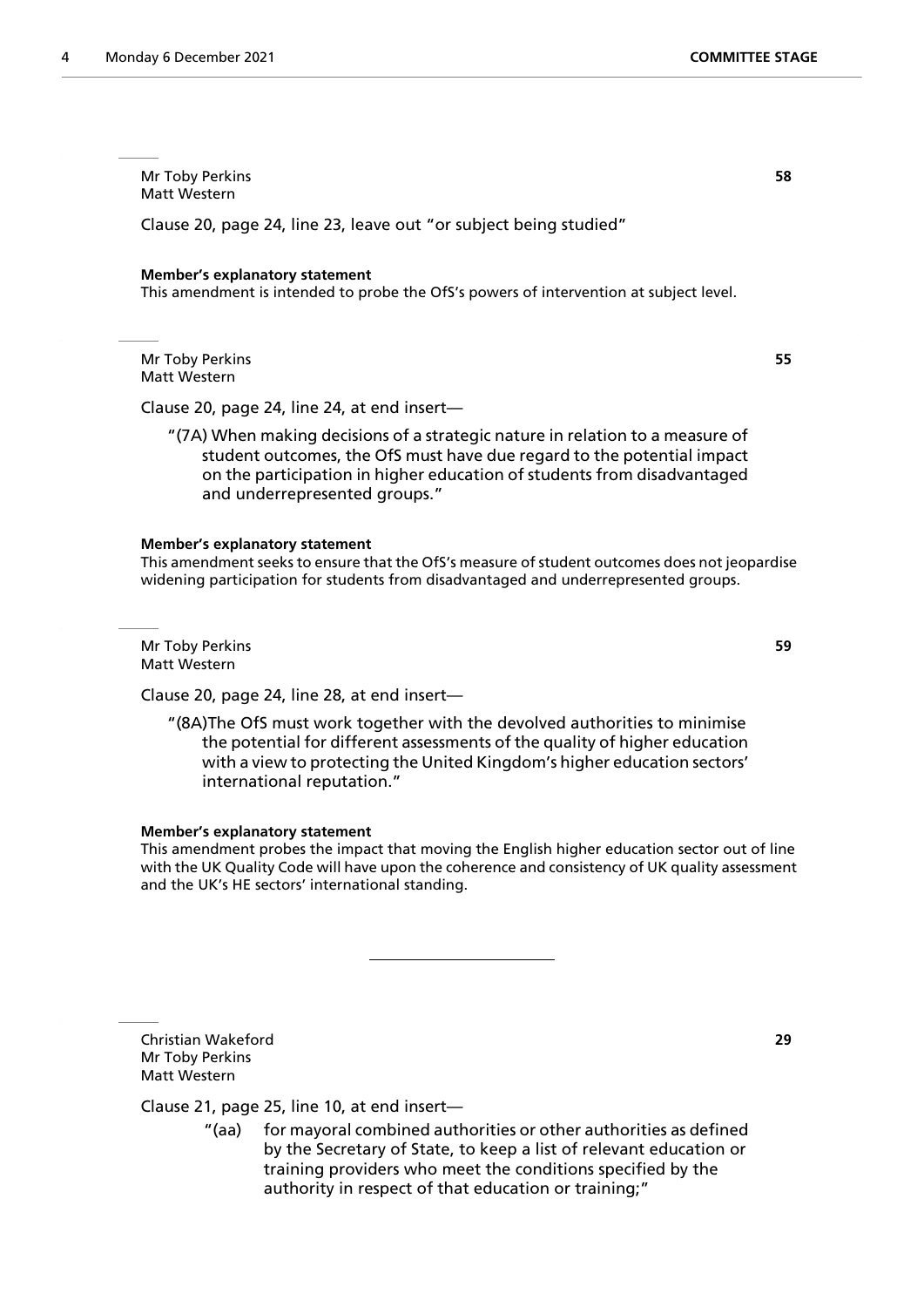#### **Member's explanatory statement**

The effect of this amendment is that mayoral combined authorities or other authorities as defined by the Secretary of State will be able to establish a list of their own relevant education or training providers.

Christian Wakeford **30** Mr Toby Perkins Matt Western

Clause 21, page 26, line 12, at end insert "including mayoral combined authorities or other funding authorities."

**Member's explanatory statement** This amendment is consequential on Amendment 29.

Christian Wakeford **31** Mr Toby Perkins Matt Western

Clause 22, page 27, line 8, after "(a)" insert "or (b)"

#### **Member's explanatory statement**

This amendment is consequential on Amendment 30.

Alex Burghart **24**

Clause 22, page 28, line 15, leave out from first "to" to "paid" in line 16 and insert "an agreement for the funding authority to provide funding to the provider includes a reference to an agreement or arrangements between the funding authority and the provider by virtue of which amounts can or must be"

#### **Member's explanatory statement**

This amendment makes clear that an agreement between the Secretary of State and an education provider that must be in place in order for student loans to be paid directly to the provider counts as "funding arrangements" for the purposes of clause 22. It also covers arrangements other than agreements.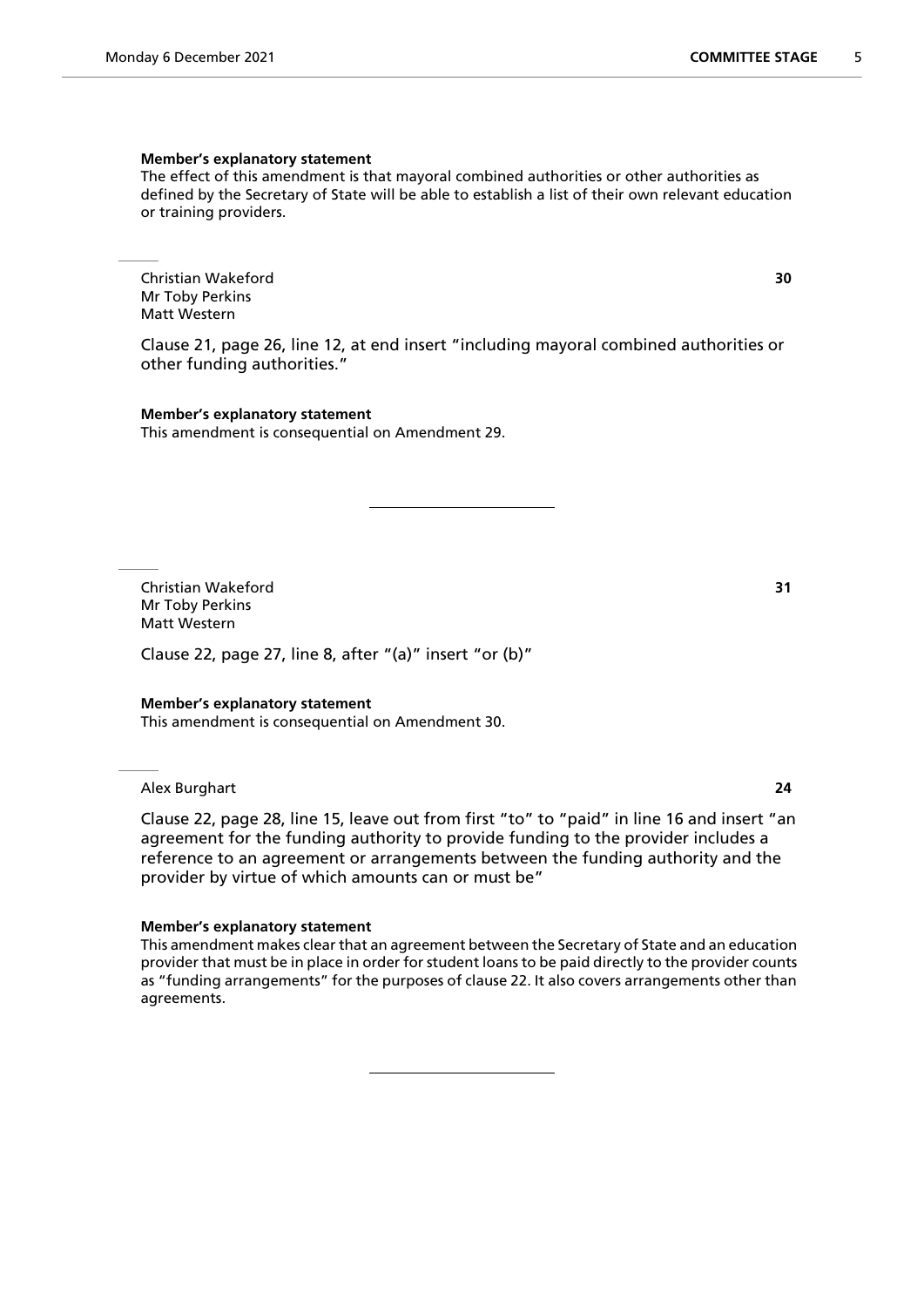Mr Toby Perkins **53** Matt Western

Clause 25, page 30, line 17, leave out from "education" to end of line 17

Mr Toby Perkins **54** Matt Western

Clause 25, page 30, line 17, leave out from "has" to "level." and insert "is earning below the Living Wage, as identified by the Living Wage Foundation."

Alex Burghart **25**

Page 30, line 14, leave out Clause 25

#### **Member's explanatory statement**

This amendment leaves out clause 25 of the Bill (provision of opportunities for education and skills development), which was inserted at Lords Report.

Mr Toby Perkins **61** Matt Western

 $\hat{\varphi}$  Clause 27, page 33, line 19, at end insert—

"(2C) Before applying to a court for an education administration order in relation to a further education body in England, the Secretary of state will conduct a review of the impact of the closure of a Further Education institution on learning opportunities in the local area and provide a report to Parliament on steps taken to ensure that the opportunities for learners are not restricted by his application for an education administration order."

Mr Toby Perkins **62** Matt Western

 $\dot{\varphi}$  Clause 31, page 36, line 33, after "fine" insert "of no less than £5,000."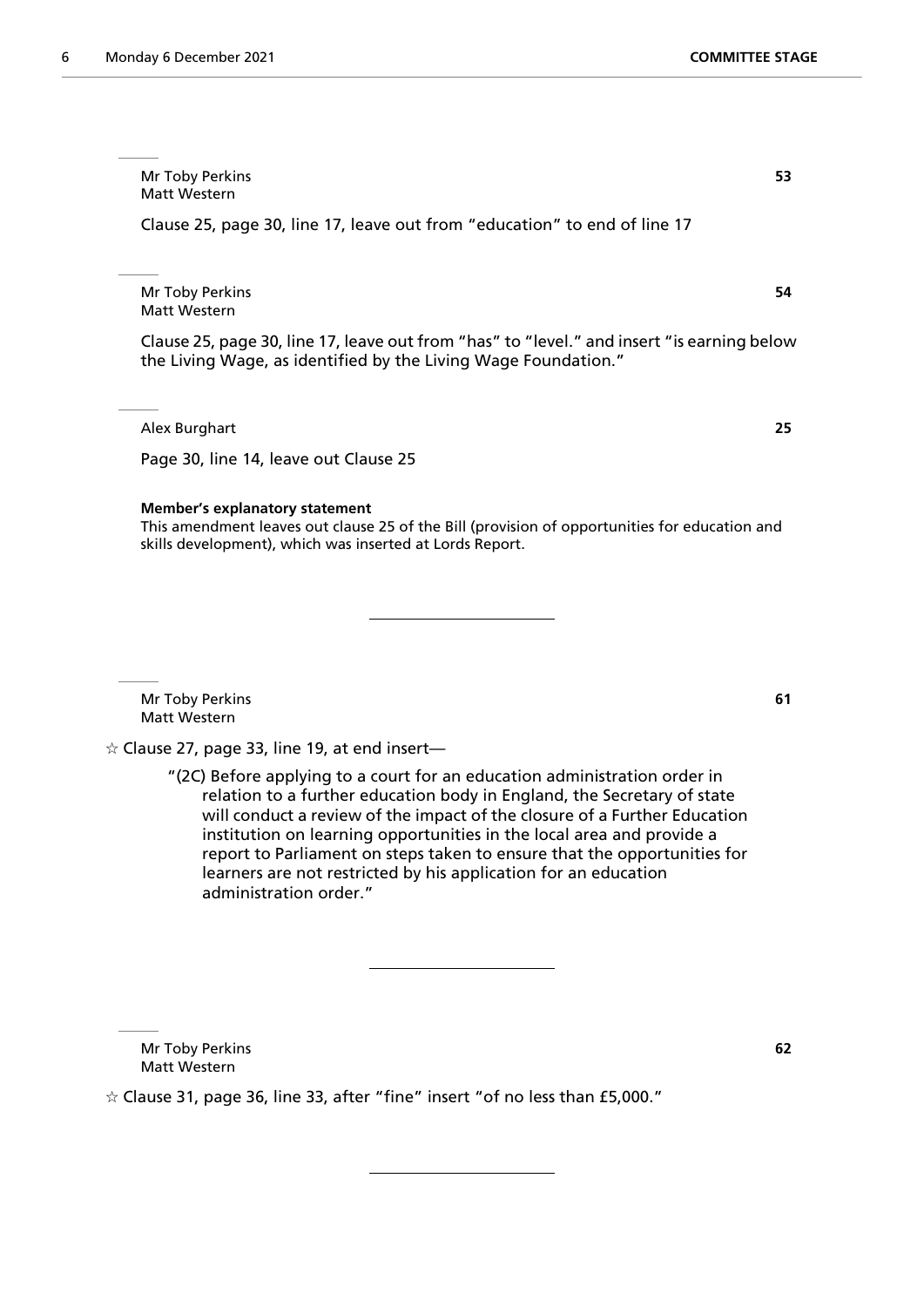Alex Burghart **26**

Clause 39, page 42, line 13, leave out subsection (2)

#### **Member's explanatory statement**

This amendment removes the privilege amendment inserted in the Lords.

Alex Burghart **NC1**

To move the following Clause—

# **"Information about technical education and training: access to English schools**

- (1) Section 42B of the Education Act 1997 (information about technical education: access to English schools) is amended as follows.
- (2) In subsection (1), for "is an opportunity" substitute "are opportunities".
- (3) After subsection (1) insert—
- "(1A) In complying with subsection (1), the proprietor must give access to registered pupils on at least one occasion during each of the first, second and third key phase of their education."
- (4) After subsection (2) insert—
- "(2A) The proprietor of a school in England within subsection (2) must—
	- (a) ensure that each registered pupil meets, during each of the first and second key phases of their education, at least one provider to whom access is given (or any other number of such providers that may be specified for the purposes of that key phase by regulations under subsection (8)), and
	- (b) ask providers to whom access is given to provide information that includes the following—
		- (i) information about the provider and the approved technical education qualifications or apprenticeships that the provider offers,
		- (ii) information about the careers to which those technical education qualifications or apprenticeships might lead,
		- (iii) a description of what learning or training with the provider is like, and
		- (iv) responses to questions from the pupils about the provider or approved technical education qualifications and apprenticeships.
- (2B) Access given under subsection (1) must be for a reasonable period of time during the standard school day."
- (5) In subsection (5)—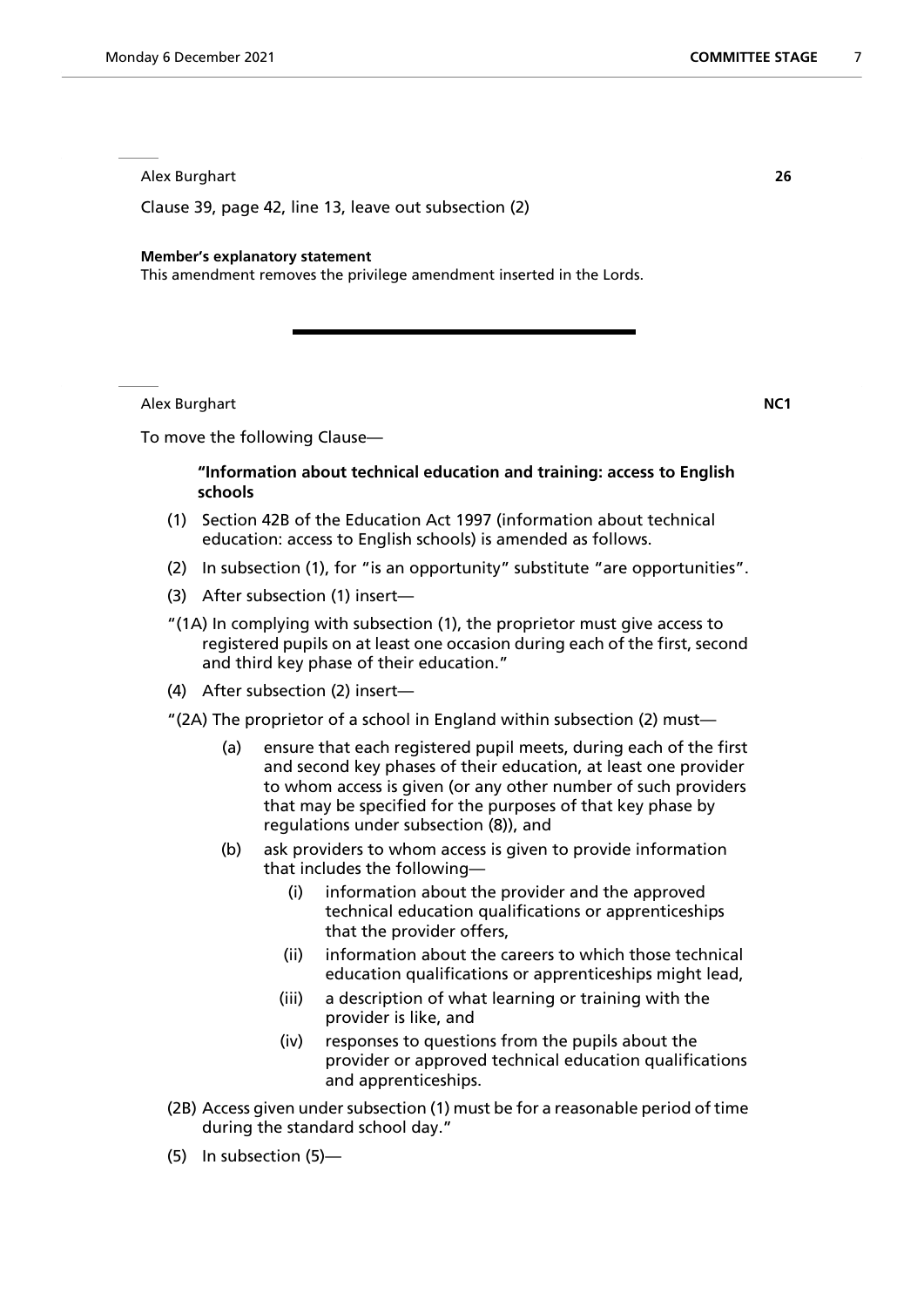- (a) in paragraph (c), at the end insert "and the times at which the access is to be given;";
- (b) after paragraph (c) insert—
- "(d) an explanation of how the proprietor proposes to comply with the obligations imposed under subsection (2A)."
- (6) In subsection (8), after "subsection (1)" insert "or (2A)".
- (7) After subsection (9) insert—

"(9A) For the purposes of this section—

- (a) the first key phase of a pupil's education is the period—
	- (i) beginning at the same time as the school year in which the majority of pupils in the pupil's class attain the age of 13, and
	- (ii) ending with 28 February in the following school year;
- (b) the second key phase of a pupil's education is the period—
	- (i) beginning at the same time as the school year in which the majority of pupils in the pupil's class attain the age of 15, and
	- (ii) ending with 28 February in the following school year;
- (c) the third key phase of a pupil's education is the period—
	- (i) beginning at the same time as the school year in which the majority of pupils in the pupil's class attain the age of 17, and
	- (ii) ending with 28 February in the following school year.""

# **Member's explanatory statement**

This new clause replaces clause 14. It removes requirements about university technical college access to pupils, requires access to pupils to be given in each key phase once (rather than three times), requires proprietors to ensure pupils meet at least one provider (or a prescribed number), and makes technical changes.

Emma Hardy **NC2**

To move the following Clause—

# **"Lifelong learning: special educational needs**

 When exercising functions under this Act, the Secretary of State must ensure that providers of further education are required to include special educational needs awareness training to all teaching staff to ensure that all staff are able to identify and adequately support those students who have special educational needs."

# **Member's explanatory statement**

This new clause would place a duty on the Secretary of State to ensure that there is adequate special educational needs training for teachers of students in further education.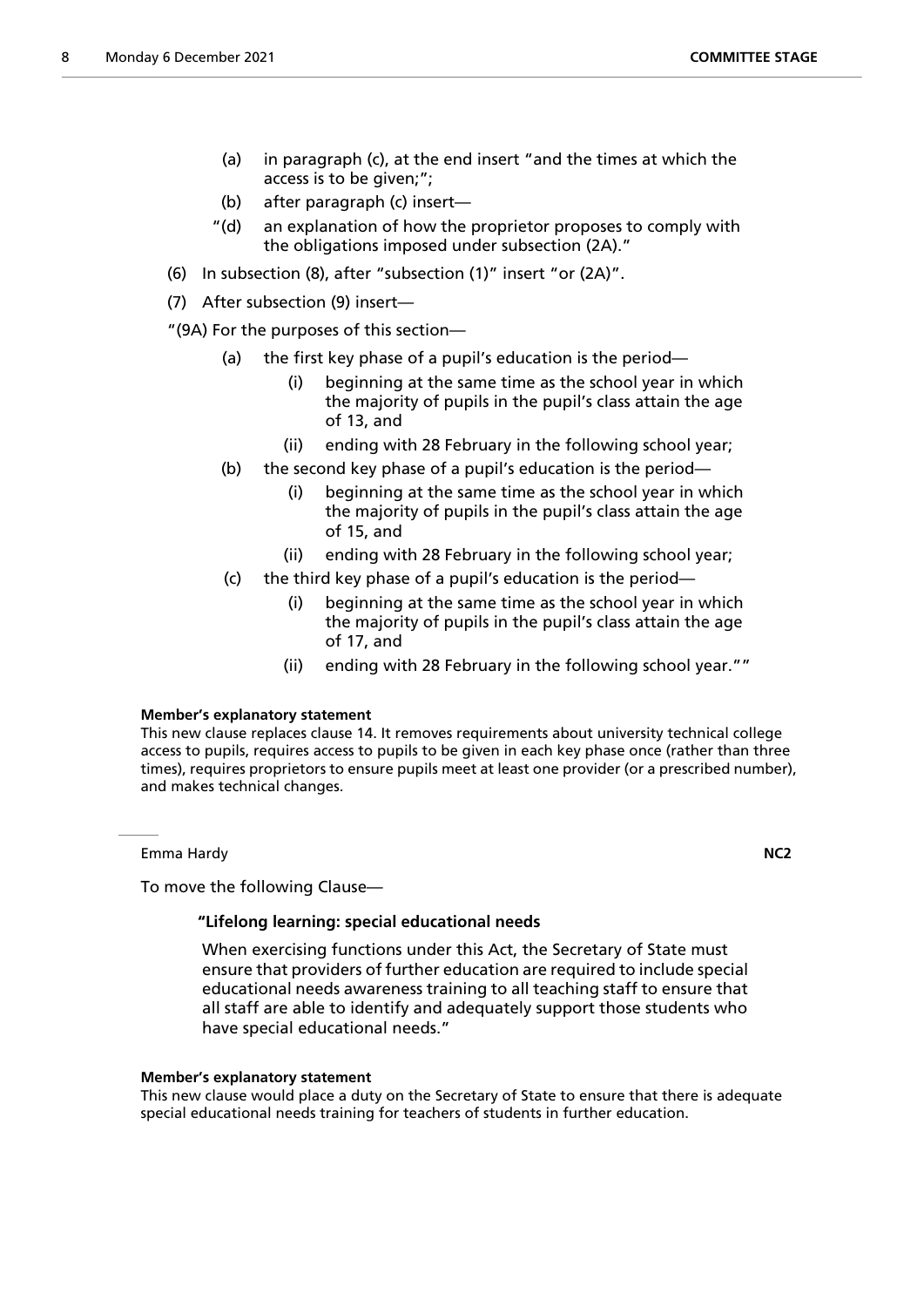Mr Toby Perkins **NC3** Matt Western

To move the following Clause—

# **"Report on the performance of employer representative bodies**

- (1) Within six months of the passing of this Act, and every twelve months thereafter, the Secretary of State must publish a report on the performance of employer representative bodies and lay it before both Houses of Parliament.
- (2) Each report must contain a statement setting out—
	- (a) the role of employer representative bodies,
	- (b) the accountability of employer representative bodies,
	- (c) the cost of employer representative bodies,
	- (d) the number of employer representative bodies in England and the areas covered,
	- (e) the number of employer representative bodies that have been removed and the reason why.
- (3) Each report must contain an independent assessment of the impact of each employer representative body on—
	- (a) the development of local skills improvement plans, and
	- (b) local rates of participation in further education."

# **Member's explanatory statement**

This new clause requires the Secretary of State to publish and lay before both Houses of Parliament an annual report on employer representative bodies to allow for scrutiny of their role and performance.

**Stephen Timms NC4** 

To move the following Clause—

# **"Access to Sharia-compliant lifelong learning loans**

- (1) The Secretary of State must make provision by regulations for Shariacompliant student finance to be made available as part of the lifelong learning entitlement.
- (2) Regulations under this section are to be made by statutory instrument, and a statutory instrument containing regulations under this section may not be made unless a draft of the instrument has been laid before, and approved by a resolution of, each House of Parliament."

#### **Member's explanatory statement**

This new clause allows the Secretary of State to make provision for Sharia-compliant LLE loans to ensure that the LLE is not a barrier to participation and upskilling.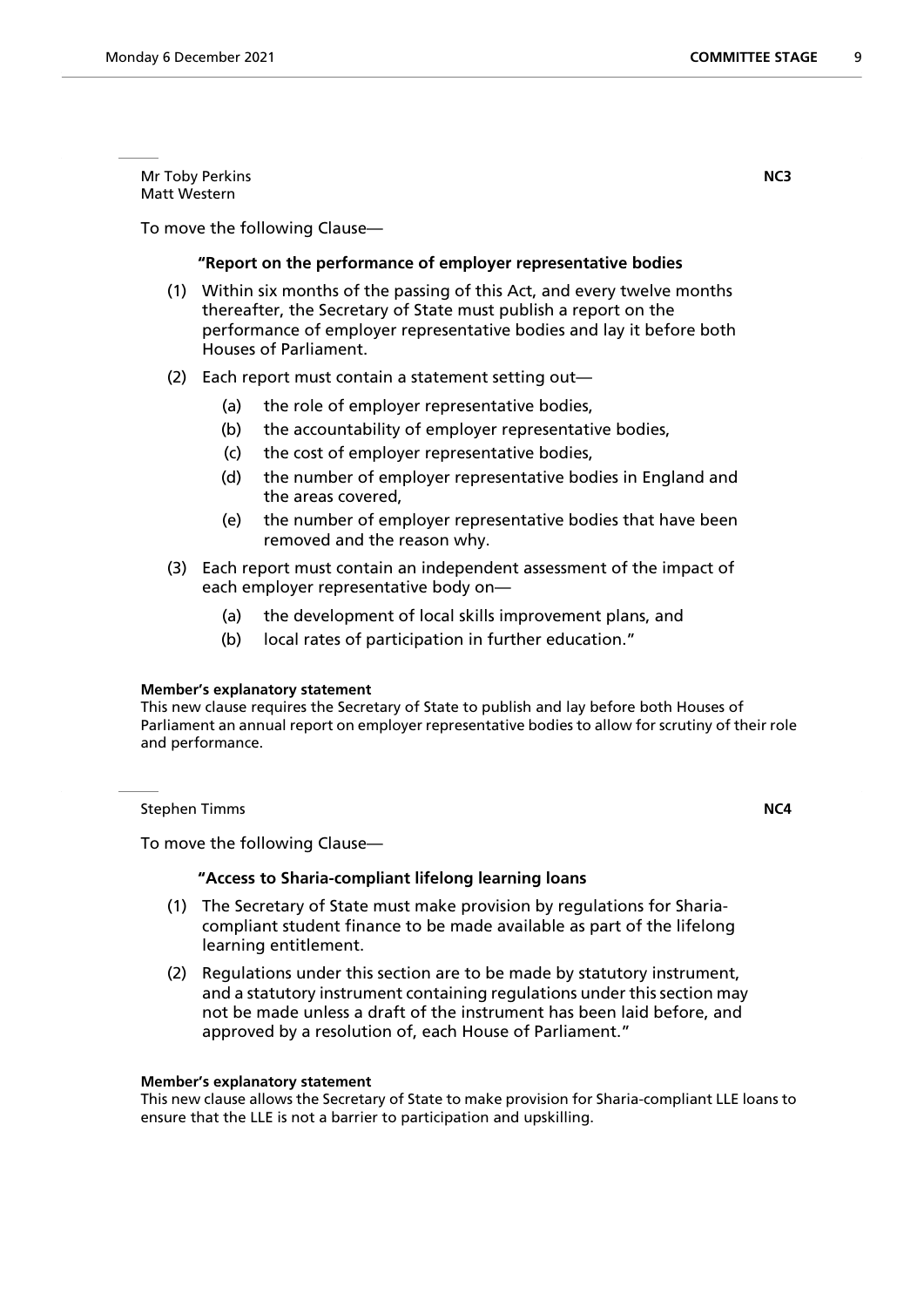Sarah Champion **NC5**

To move the following Clause—

# **"National review and plan for addressing the attainment gap**

 Within six months of the passing of this Act, the Secretary of State must undertake a review to understand how to support those who have not achieved grade 4 or above in GCSEs in—

- (a) English, or
- (b) mathematics,

for the purposes of issuing a plan to support such people to achieve a level of attainment in those subjects through higher education, further education or technical education, as is necessary to advance their skills and education."

# **Member's explanatory statement**

This new clause intends to ensure that everyone is supported to attain the level of English and/or maths skills they need by ensuring there is a requirement for the Department for Education to have a plan to close the attainment gap based on a review of current policies and barriers to attainment in English and/or maths.

Mr Toby Perkins **NC6** Matt Western

To move the following Clause—

# **"T-levels: Duty to review**

- (1) Two years after the date on which the first T-levels are completed, the Secretary of State must perform a review of the education and employment outcomes of students enrolled on T-level courses.
- (2) No qualifications may be defunded until the Secretary of State's duty under subsection (1) has been undertaken."

Mr Toby Perkins **NC7** Matt Western

 $\dot{\varphi}$  To move the following Clause—

# **"Level 3 qualifications provision**

- (1) Employer Representative Bodies may prescribe additional Level 3 qualifications, as part of the Lifetime Skills Guarantee.
- (2) Additional Level 3 qualifications may be prescribed under subsection (1), in instances where the Employer Representative Body identifies a local need or skills shortage."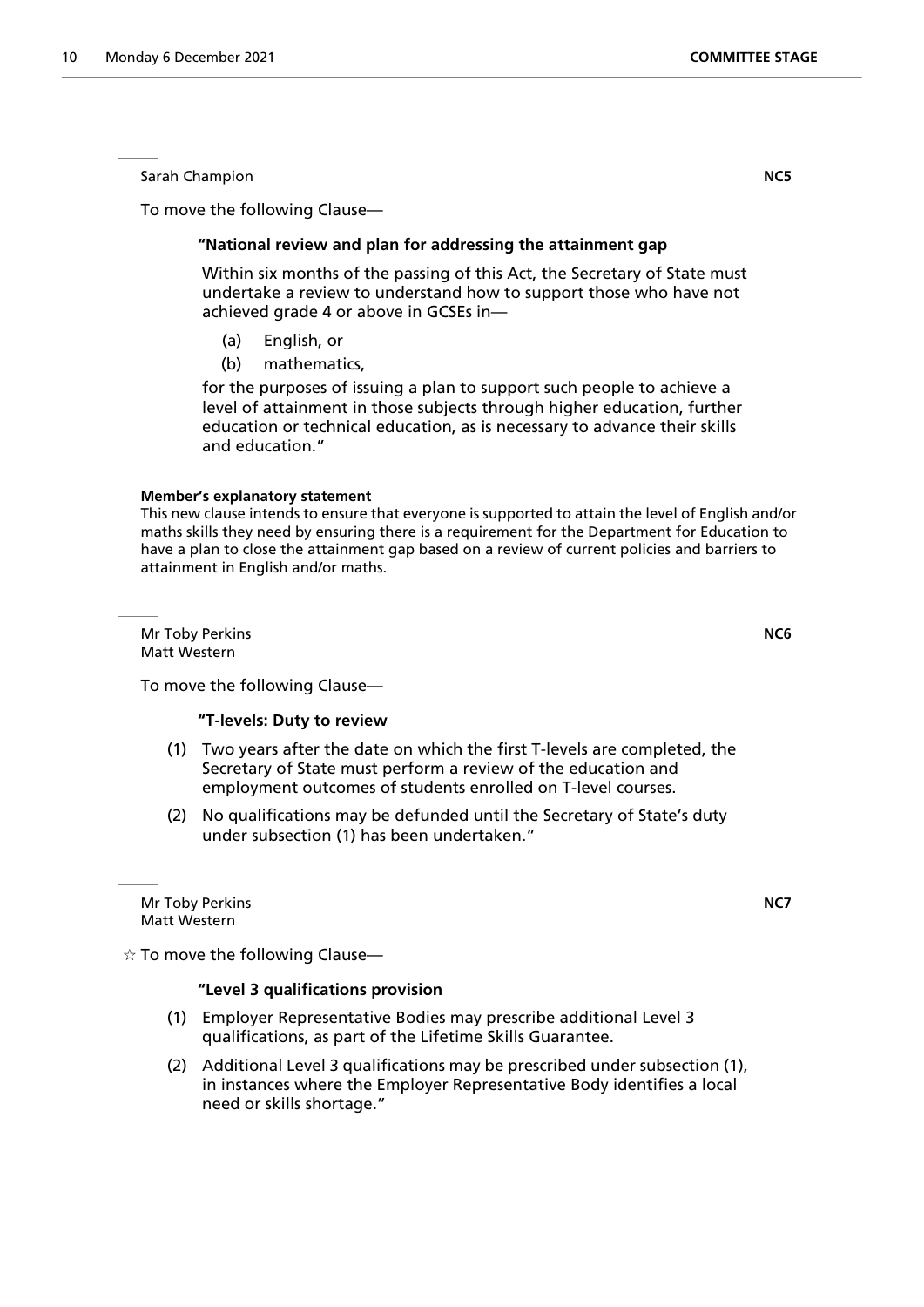Mr Toby Perkins **NC8** Matt Western

 $\dot{\mathbb{X}}$  To move the following Clause—

# **"Benefit eligibility: lifelong learning**

 The secretary of state must ensure that no learner's eligibility to a benefit will be affected by their enrolment on an approved course for a qualification which is deemed to support them to secure sustainable employment."

# Order of the House

# **[15 November 2021]**

That the following provisions shall apply to the Skills and Post-16 Education Bill [Lords]:

# **Committal**

1. The Bill shall be committed to a Public Bill Committee.

# **Proceedings in Public Bill Committee**

- 2. Proceedings in the Public Bill Committee shall (so far as not previously concluded) be brought to a conclusion on Tuesday 7 December 2021.
- 3. The Public Bill Committee shall have leave to sit twice on the first day on which it meets.

# **Proceedings on Consideration and Third Reading**

- 4. Proceedings on Consideration shall (so far as not previously concluded) be brought to a conclusion one hour before the moment of interruption on the day on which those proceedings are commenced.
- 5. Proceedings on Third Reading shall (so far as not previously concluded) be brought to a conclusion at the moment of interruption on that day.
- 6. Standing Order No. 83B (Programming committees) shall not apply to proceedings on Consideration and Third Reading.

# **Other proceedings**

7. Any other proceedings on the Bill may be programmed.